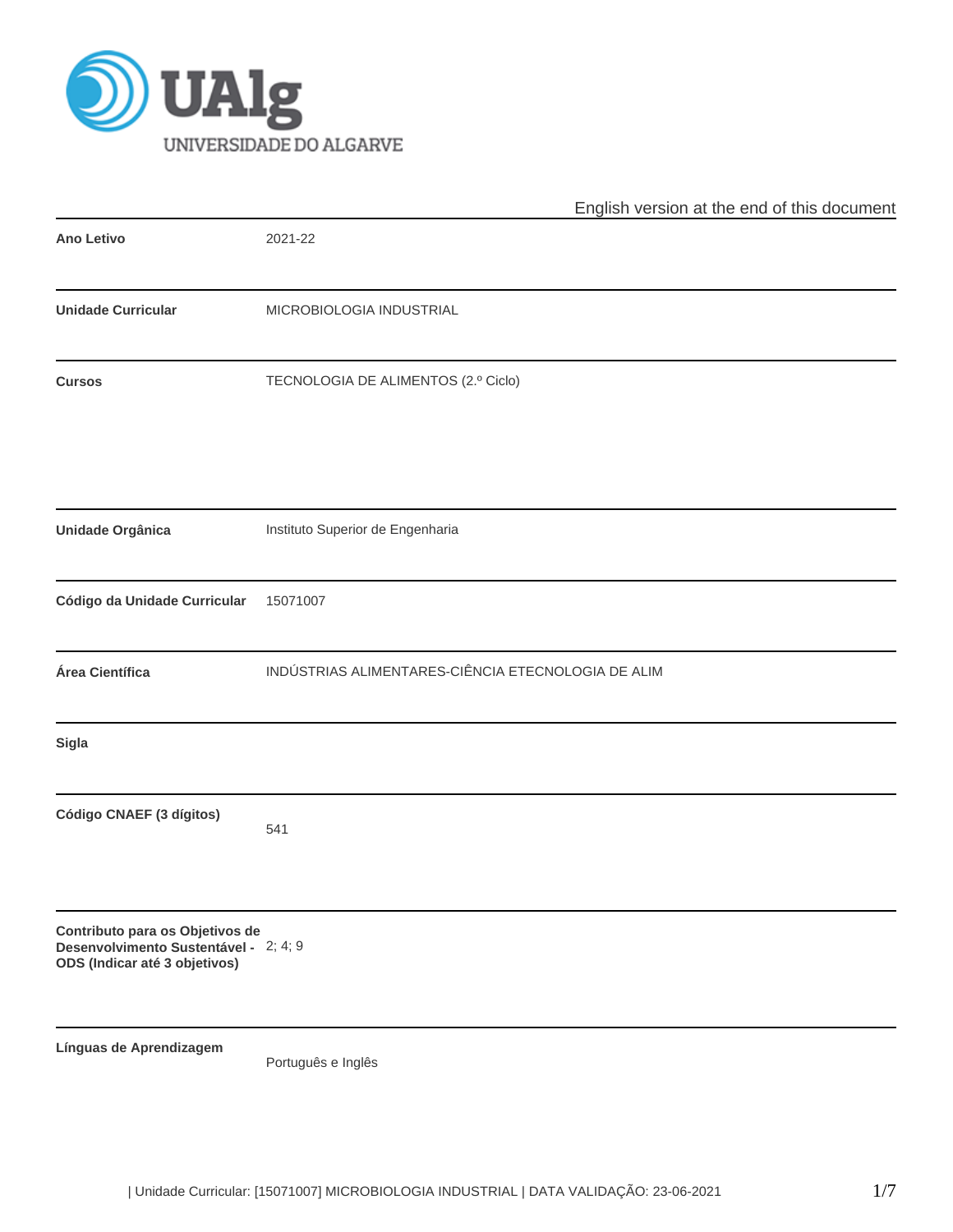

**Modalidade de ensino**

Presencial.

**Docente Responsável Célia Maria Brito Quintas** 

| <b>DOCENTE</b>                | <b>TIPO DE AULA</b> | <b>TURMAS</b>     | <b>TOTAL HORAS DE CONTACTO (*)</b> |
|-------------------------------|---------------------|-------------------|------------------------------------|
| Célia Maria Brito Quintas     | OT: PL: T: TP       | T1: TP1: PL1: OT1 | 7.5T; 7.5TP; 7.5PL; 2.5OT          |
| PATRICIA ALEXANDRA REIS NUNES | OT: PL: T: TP       | T1: TP1: PL1: OT1 | 7.5T; 7.5TP; 7.5PL; 2.5OT          |

\* Para turmas lecionadas conjuntamente, apenas é contabilizada a carga horária de uma delas.

| ANO | <b>PERIODO DE FUNCIONAMENTO*</b> | <b>HORAS DE CONTACTO</b> | <b>HORAS TOTAIS DE TRABALHO</b> | <b>ECTS</b> |
|-----|----------------------------------|--------------------------|---------------------------------|-------------|
|     | ےت                               | 15T: 15TP: 15PL: 5OT     | 140                             |             |

\* A-Anual;S-Semestral;Q-Quadrimestral;T-Trimestral

# **Precedências**

Sem precedências

# **Conhecimentos Prévios recomendados**

Conhecimentos em microbiologia dos alimentos e tecnologias alimentares.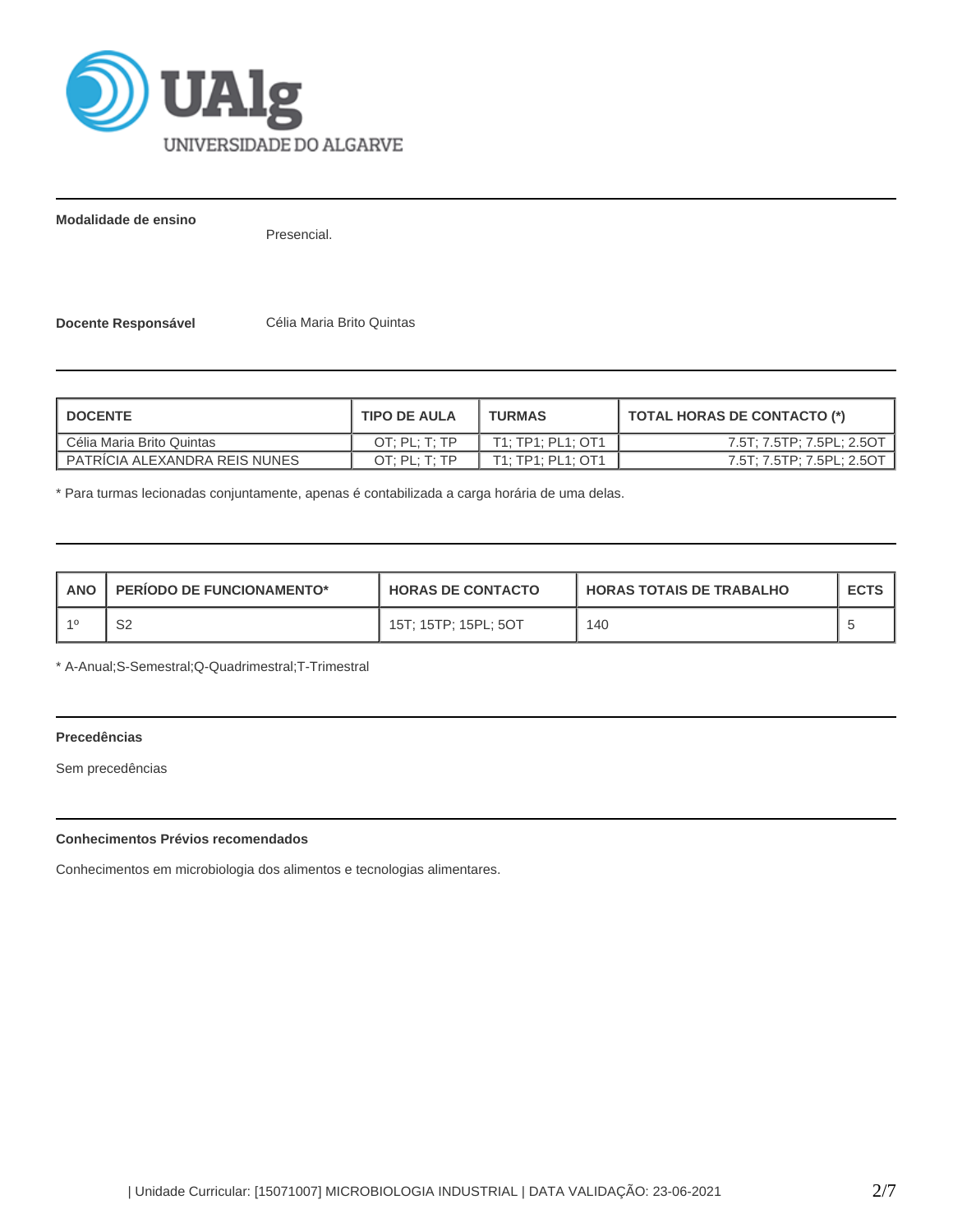

#### **Objetivos de aprendizagem (conhecimentos, aptidões e competências)**

- A. Estudar a produção de bioprodutos resultantes da atividade de microrganismos.
- B. Compreender a importância da diversidade metabólica dos microrganismos como fonte de inovação na indústria.
- C. Calcular parâmetros cinéticos de crescimento.
- D. Caracterizar os diferentes tipos de reatores biológicos e modos de operação.
- E. Efetuar balanços de massa e de energia em reatores biológicos.
- F. Conhecer e aplicar vários processos de isolamento e purificação de bioprodutos.

G. Elaborar e analisar diagramas de fabrico de ingredientes alimentares e outros bioprodutos cuja produção depende da atividade microbiana.

H. Selecionar adequadamente o equipamento a utilizar na recuperação de biomoléculas, com vista à obtenção de produtos de elevada qualidade e valor acrescentado

# **Conteúdos programáticos**

1. Microrganismos com importância na produção industrial de bioprodutos. Melhoramento de estirpes industriais.

2. Meios de cultura mais utilizados na indústria. Crescimento microbiano. Estequiometria do crescimento microbiano. Parâmetros cinéticos de crescimento.

3. Reatores biológicos: tipos de reatores. Arejamento. Transferência de massa em reatores biológicos. Modos de operação: sistemas fechado, semi-fechado e contínuo. Métodos de imobilização. Células/enzimas imobilizadas.

4. Sistemas com culturas submersas e com culturas sólidas/semi-sólidas.

5. Recuperação de produtos biológicos: introdução aos processos de separação e recuperação de moléculas biológicas. Processos de separação sólido-líquido. Separação de células do meio de cultura.

6. Produção de levedura de panificação, etanol, exopolissacáridos, substâncias com atividade antimicrobiana, enzimas microbianos com interesse na indústria alimentar e no tratamento de efluentes, aminoácidos, de ácidos orgânicos e vitaminas.

#### **Metodologias de ensino (avaliação incluída)**

Aulas teóricas, com apresentações, explicações e exemplos em PowerPoint; Em situações específicas utiliza-se video-conferência. Estas aulas incluem sessões onde se discutem patentes industriais relacionados com produção e inovação em alimentos que dependem da atividade microbiana. Aulas práticas onde se realizam trabalhos de laboratório sobre processos fermentativos (produção de xantano), características tecnológicas de leveduras (atividade killer e produção de enzimas em leveduras) e imobilização de células de Saccharomyces cerevisiae. Aulas teórico-práticas destinadas ao tratamento de resultados obtidos. Aulas de tutoria onde os estudantes esclarecem dúvidas com os docentes.

A avaliação incide sobre as componentes teórica, teórico-prática e prática. A componente prática é de carácter obrigatório. As componentes teórica, teórico-prática e prática são avaliadas através de um Teste escrito (80%) e de um seminário apresentado oralmente (20%) realizado com base em artigos científicos.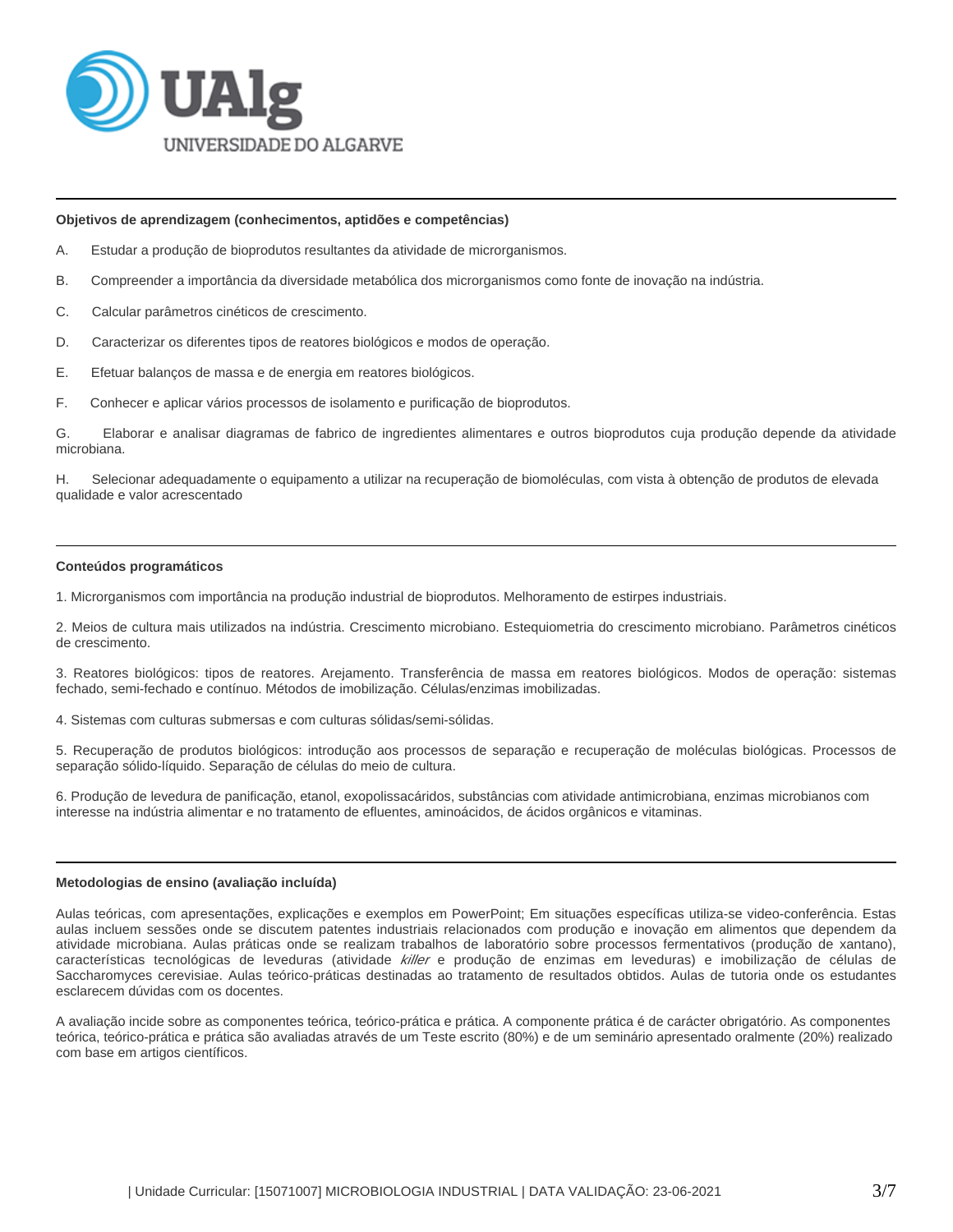

# **Bibliografia principal**

Doran, PM (2013) Bioprocess Engineering Principles. 2<sup>nd</sup> Ed., Academic Press, NY. Harrison, R; Todd, P; Rudge, S; Petrides, D (2003) Bioseparations Science and Engineering. Oxford University Press, NY. Kavanagh, K (2011) Fungi Biology and Applications. 2<sup>nd</sup> Ed., John Wiley & Sons, Chichester, UK. Lima, N; Mota, M (2003) Biotecnologia: Fundamentos e Aplicações. Lidel, Edições Técnicas Lda., Lisboa. Madigan, M; Martinko, J; Parker J (2011) Brock Biology of Microorganisms. 12<sup>nd</sup> Ed., Prentice Hall, NJ. Najafpour, GD (2007) Biochemical Engineering and Biotechnology. Elsevier, Amsterdam. Okafor, N (2007) Modern Industrial Microbiology and Biotechnology. Science Publishers, Jersey. Shuler, M; Kargi, F (2002) Bioprocess Engineering: Basic Concepts. 2<sup>nd</sup> Ed., Prentice Hall International, NJ. Waites, MJ; Morgan, NL; Rockey, JS; Higton, AG (2001) Industrial Microbiology: An Introduction. Blackwell Science, Oxford. Scientific articles available in Web of Knowledge.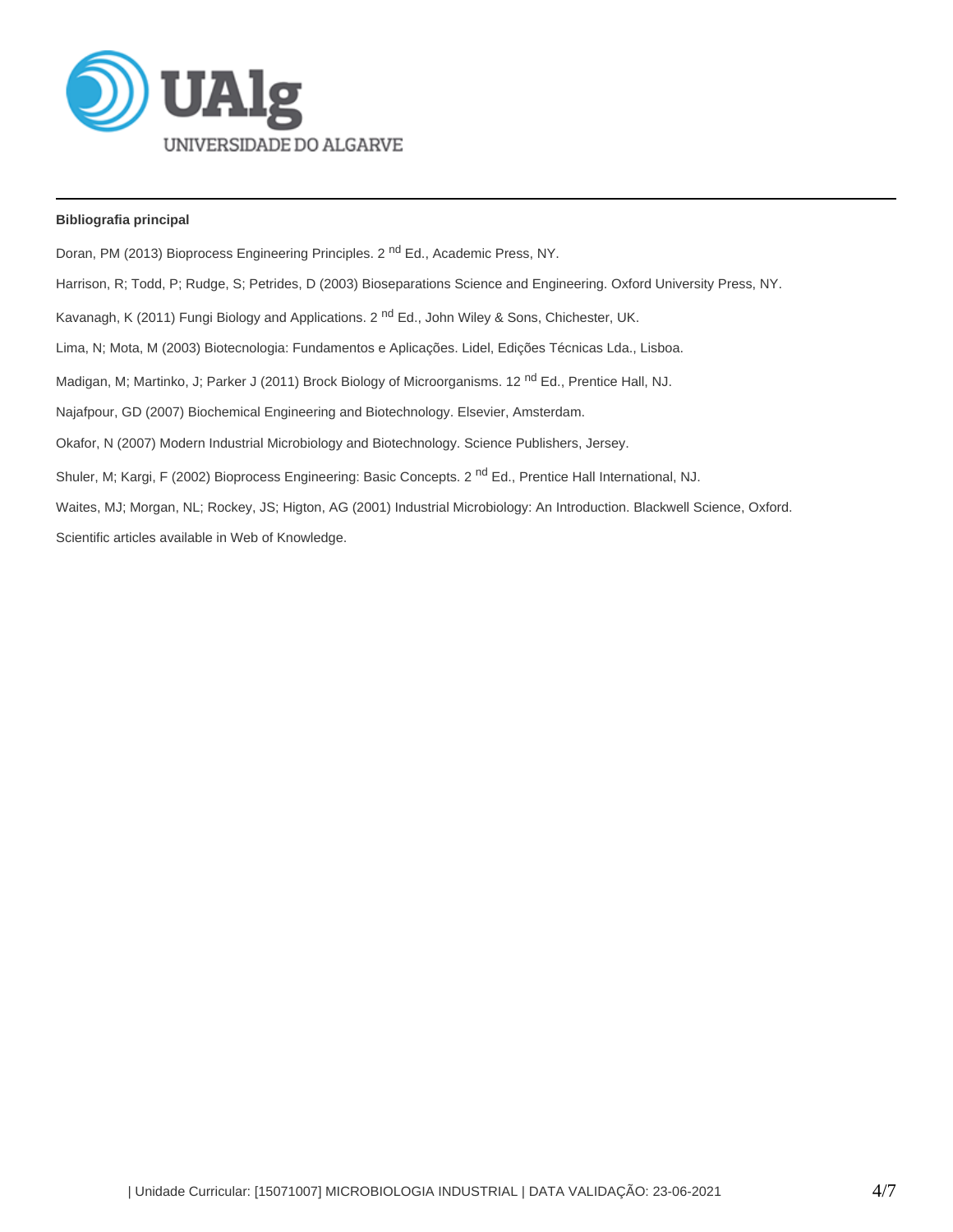

| <b>Academic Year</b>                                                                                   | 2021-22                                      |
|--------------------------------------------------------------------------------------------------------|----------------------------------------------|
| <b>Course unit</b>                                                                                     | INDUSTRIAL MICROBIOLOGY                      |
| <b>Courses</b>                                                                                         | FOOD TECHNOLOGY (2.º Ciclo)<br>Common Branch |
| <b>Faculty / School</b>                                                                                | INSTITUTE OF ENGINEERING                     |
| <b>Main Scientific Area</b>                                                                            |                                              |
| Acronym                                                                                                |                                              |
| <b>CNAEF</b> code (3 digits)                                                                           | 541                                          |
| <b>Contribution to Sustainable</b><br><b>Development Goals - SGD</b><br>(Designate up to 3 objectives) | 2; 4; 9                                      |
| Language of instruction                                                                                | Português                                    |
| <b>Teaching/Learning modality</b>                                                                      | Presential.                                  |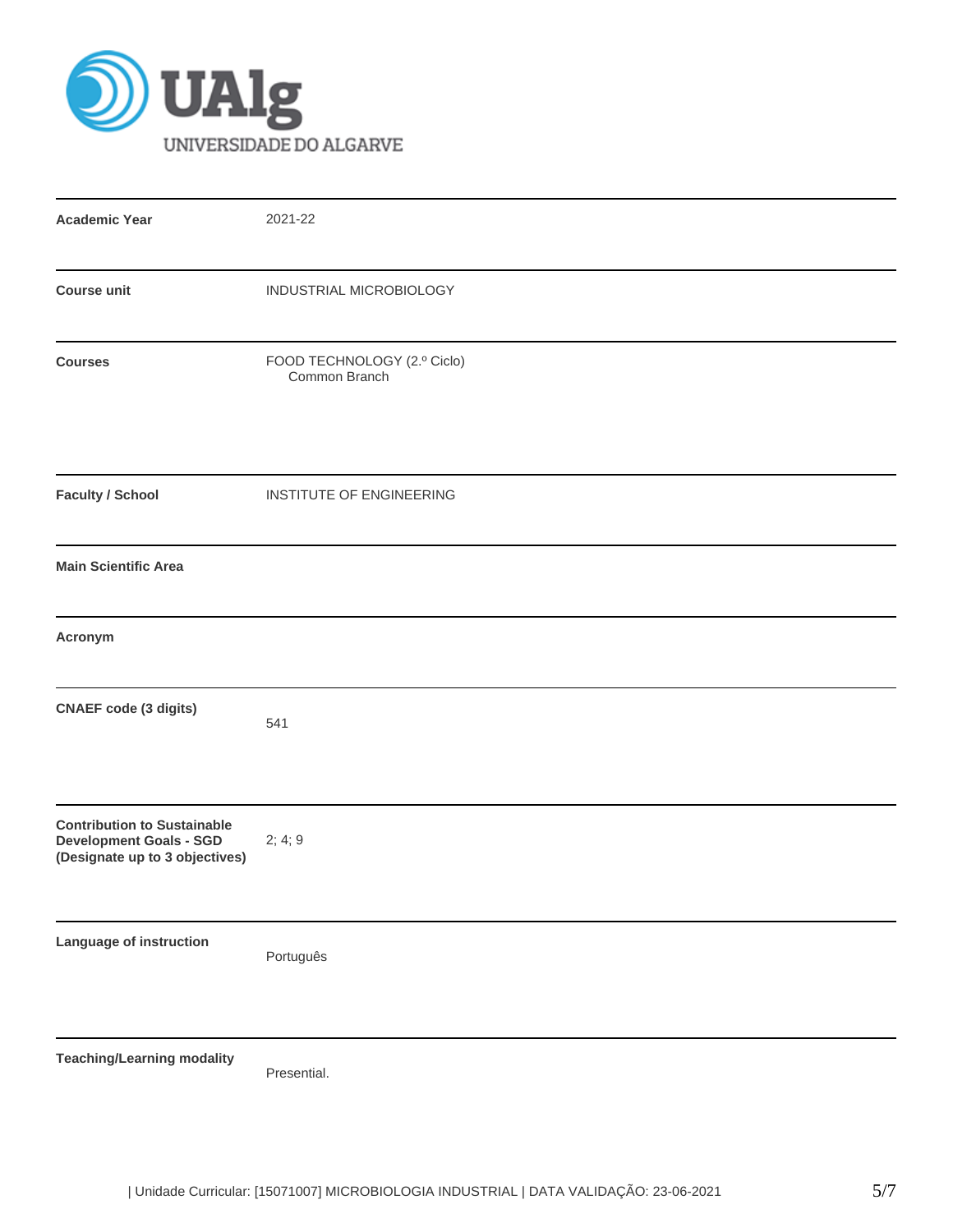

**Coordinating teacher** Célia Maria Brito Quintas

| Teaching staff                  | Type          | <b>Classes</b>    | Hours (*)                 |
|---------------------------------|---------------|-------------------|---------------------------|
| Célia Maria Brito Quintas       | OT: PL: T: TP | T1: TP1: PL1: OT1 | 7.5T; 7.5TP; 7.5PL; 2.5OT |
| I PATRICIA ALEXANDRA REIS NUNES | OT: PL: T: TP | T1: TP1: PL1: OT1 | 7.5T; 7.5TP; 7.5PL; 2.5OT |

\* For classes taught jointly, it is only accounted the workload of one.

| Con<br>hours |     | ים | -- |   | -   |             |    | `otal                      |
|--------------|-----|----|----|---|-----|-------------|----|----------------------------|
|              | ll1 |    | НΟ | Ш | ll( | $\parallel$ | IЮ | $\overline{ }$<br>$\Delta$ |

T - Theoretical; TP - Theoretical and practical ; PL - Practical and laboratorial; TC - Field Work; S - Seminar; E - Training; OT - Tutorial; O - Other

# **Pre-requisites**

no pre-requisites

# **Prior knowledge and skills**

Food Microbiology and Food Technology.

# **The students intended learning outcomes (knowledge, skills and competences)**

- A. Study the production of bio-products resulting from the activity of microorganisms.
- B. Understand the importance of metabolic diversity as a source of innovation for industry.
- C. Calculate the growth kinetic parameters.
- D. Characterize different bioreactors operating under different conditions.
- E. Perform mass and energy balance of biological reactors.
- F. Identify isolation and purification processes of bio-products.
- G. Construct and analyse food additives and other bio-products production diagrams involving industrial microorganisms.
- H. Select the appropriate equipment to recover bio-products of high quality and added value.